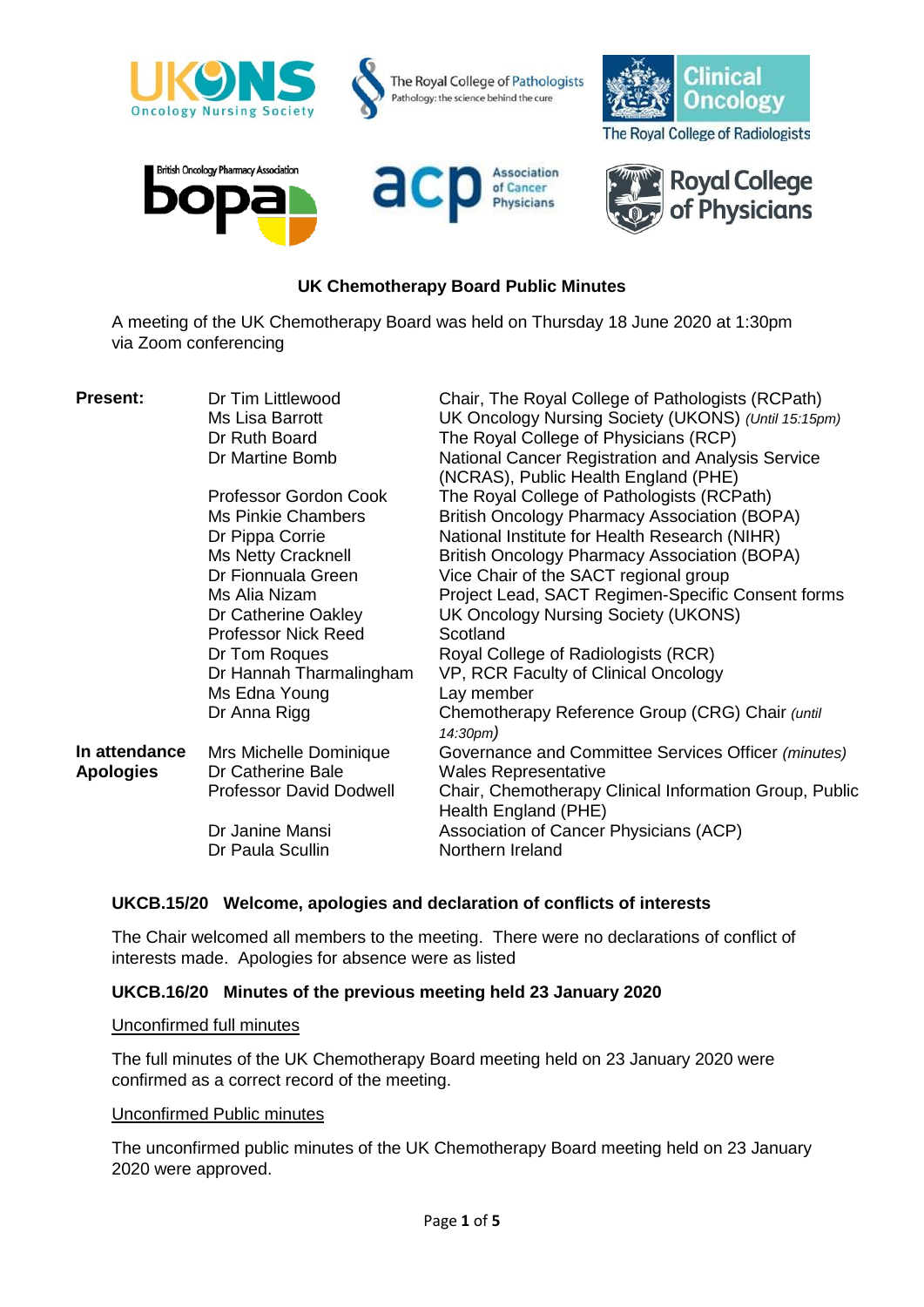# Review of Actions

The committee reviewed the action list from the meeting held in January. Most actions were included on the agenda for further discussion.

- Action point UKCB.03/20. It was confirmed that the lay member's job description had been updated as suggested.
- It was confirmed that the current Lay member would serve a further four- year term on the Board (January 2020 - January 2024)
- Action point UKCB.04/20. BOPA and UKONS confirmed that they would Chair the Board separately going forward. The Board **agreed** that the Terms of Reference was amended to include this change.
- Action point UKCB.09/20. The treatment break policy was circulated via Regional Commissioners who work with National Health Service England (NHSE) who disseminate this information to providers.
- Action point UKCB.10/20 regarding the Kings Health Partners (KHP) Learning Modules, Dr Mansi to see if KHP still required endorsement from the Board **(Action).**

# **UKCB.17/20 Matters Arising**

There were no matters arising.

# **UKCB.18/20 Chemotherapy Clinical Reference Group**

- The Chemotherapy Clinical Reference Group (Chemotherapy CRG) were prioritising Systemic Anti-Cancer Therapy (SACT) treatment work during the current crisis and were looking at proposals for drug switches and amendments to try to enable patients to remain safe and have as few hospital visits as possible.
- Work had continued on the NHSE SACT Quality Dashboard.
- The Chemotherapy Alert Card was approved and should be launched in the next few months by Macmillan.
- Clinical Leads were now engaged with the work called 'Fact Funded Treatment Pathway' which were essentially algorithms for each of the various tumour groups.

# Dihydropyridimine dehydrogenase (DPYD) testing

NHSE specialised Commissioning Genomics Group had produced a draft policy to cover DPYD testing. The draft policy had been approved by specialised commissioning and would be launched soon. Before the policy is implemented, NHSE wanted to make sure that there was a clear guideline of either dose reduction or avoidance depending on the variant identified.

# Patient shielding

The original shielding advice would end soon and a risk stratification tool was being developed that could be used across any disease type (for any adult), to try to quantify patient risk if they were to contract COVID-19 and to decide what level of shielding advice the individual patient should be given.

# **UKCB.19/20 Membership**

This item was discussed under UKCB.16/20

## **UKCB.20/20 Establishment of Fixed Secretariat**

## Decision from UKONS and BOPA regarding Chairing / Secretariat next year

This agenda item was discussed under UKCB.16/20 where BOPA and UKONS confirmed that they would chair the Board separately going forward.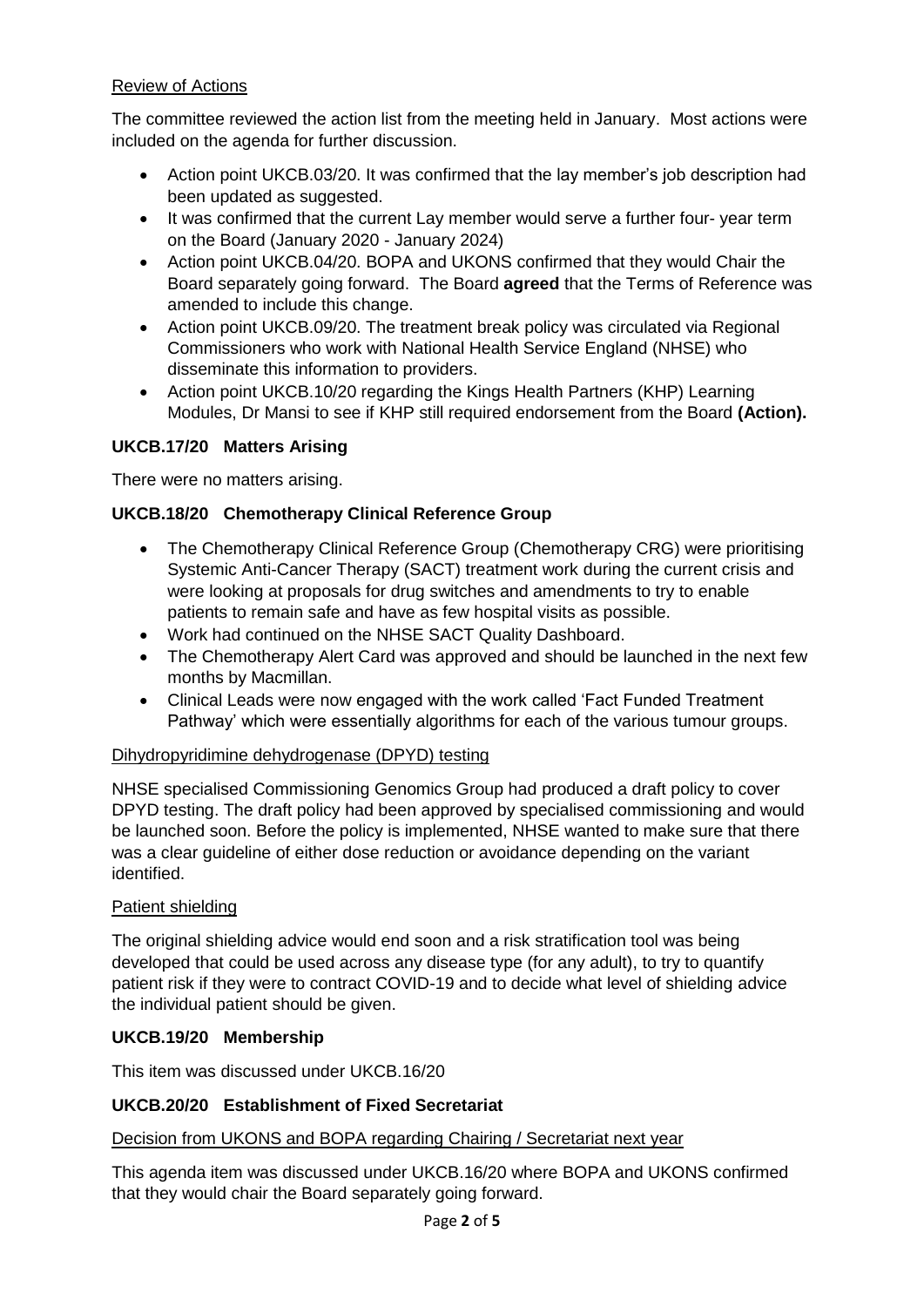# Funding fixed secretariat, UK Chemotherapy Board Service Level Agreement and the UK Chemotherapy website

Discussion took place regarding the viability of a fixed secretariat. During previous discussions, it was noted that some organisations were not prepared to contribute to the fee proposed for a fixed secretariat.

The discussion concluded in the Board recognising that funding continued to be an issue, especially due to the financial effects of COVID-19. Therefore, it was **agreed** that the UK Chemotherapy Board would not implement a fixed (5-year) secretariat, but instead would continue to rotate between member organisations.

The proposed UK Chemotherapy Board website was demonstrated. The control functions were intuitive and appeared easy to maintain. If the UK Chemotherapy Board website was to go live, the web address would become searchable through Google.

# **UKCB.21/20 Chemotherapy Board Work streams**

Chemotherapy consent forms and National Steering Group meeting minutes of 13 November 2019, submitted to the meeting were noted. An overview of the documents submitted were as follows:

- The last steering group meeting took place in March 2020 (a further meeting was planned to take place the following week).
- Many consent forms were due for revalidation and review. The generic immunotherapy consent form had been reviewed and was available on the CRUK website. The breast consent forms were also reviewed and also available on the CRUK website.
- Members were informed of the forms which being revalidated.

Changes made to forms:

- Some changes had been made to the template of the form. A link had been added to the Scottish legal framework, as the law regarding consent was slightly different from that in England. This link was currently available on the breast form and other forms would be updated also.
- A link had been added to the SACT treatment record to provide information about the SACT treatment record.

## e-consent

- A meeting had taken place with the company delivering the chemotherapy eprescribing system. They demonstrated the functionality of the system which could interface with different systems. A working group was convened to move things along with a focus on e-consent.
- The guidance for remote consent had been uploaded onto the CRUK website.
- A patient survey was planned to understand the views on the consent form. This work had been put on hold, but would be discussed at the National Steering Group meeting.

## Forms used in Wales

There was no major update on uptake, but where the forms were being adopted, the law is the same as in England. The forms would be translated into Welsh in due course.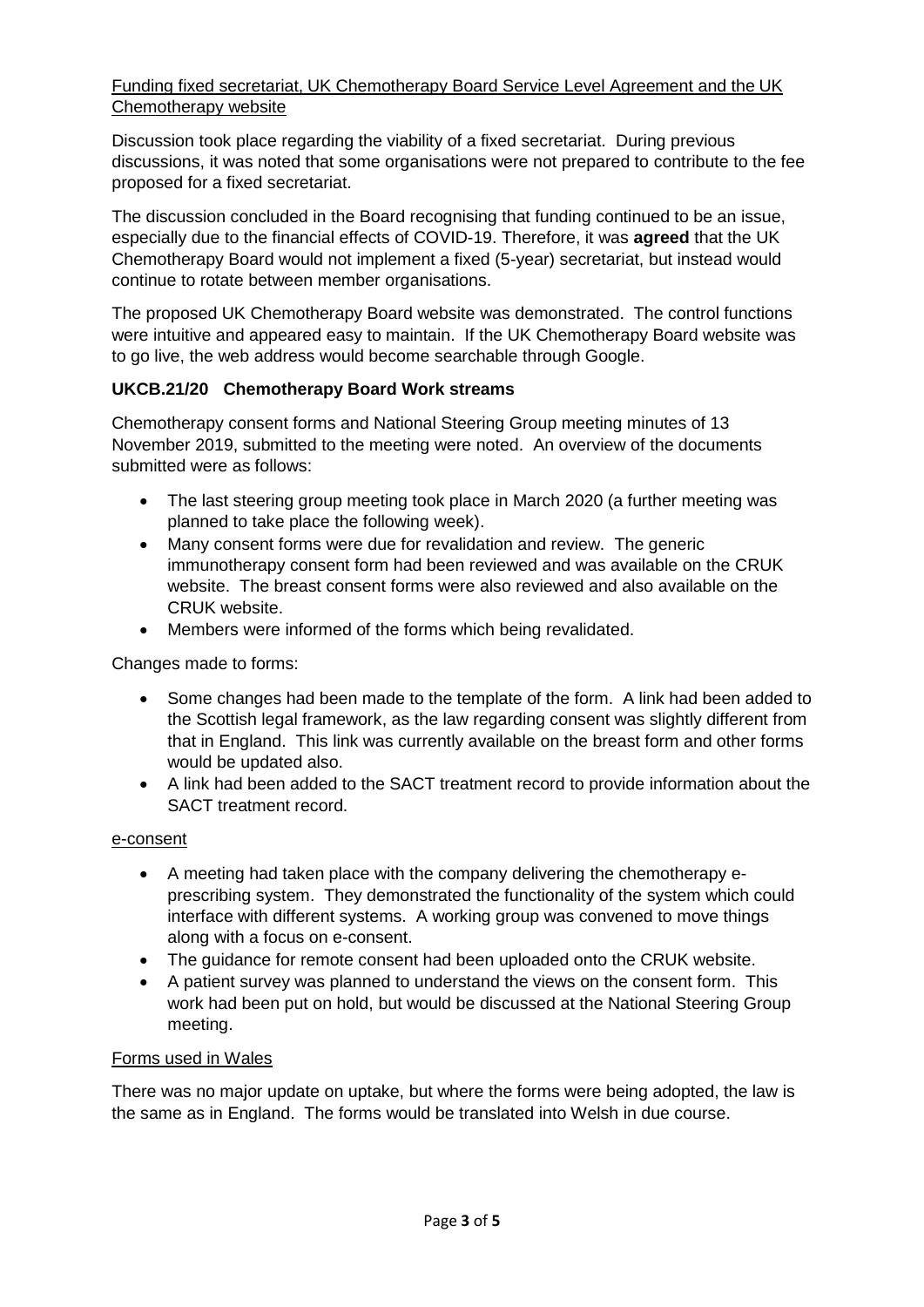# Northern Ireland

There had been no Northern Ireland representatives at the last few Steering Group meetings so there were no updates to report.

# Age is no Barrier to Chemotherapy study

Members were informed that the analysis had been run but the COVID-19 pandemic had led to a pause in this work as analysts had be redeployed and work re-prioritised.

# **UKCB.22/20 Chemotherapy Workforce**

## UKCB guidance for management of hyperglycaemia in oncology

The project started as a small project working with the Association of British Clinical Diabetologists (ABCD) and resulted in the production of the document titled 'Outpatient Management of Glycaemic Control in Patients Receiving Cancer Treatments. Guidance for the oncology multidisciplinary team' which discussed the management of patients with diabetes who may have chemotherapy treatment and was nearing its final draft. **Action:**  Members to review the document and provide comments.

## Swabbing for nonsurgical oncology patients

The link to the document titled 'Guidance on SARS –CoV-2 antigen testing for asymptomatic healthcare Workers (HCW) and patients in non-surgical oncology in the UK', was circulated to members for information only.

# **UKCB.23/20 Chemotherapy Data**

Public Health England (PHE) SACT dataset report

- PHE were developing some dashboards in relation to COVID-19 for SACT and radiotherapy.
- Work had been done to support the National Incident, working with Oxford on the risk stratification form and using cancer data to prime NHSE with the number of patients who were prescribed immunosuppressive SACT treatment over the last year.

This highlighted that the data that people submit routinely on a regular basis can be very important during pandemics.

 NHSE and PHE were working in partnership to support the National Institute for Health and Care Excellence (NICE) with the evaluation of the Cancer Drug Fund. These reports would be available on the NICE website.

## National Institute for Health Research (NIHR) Summary Report

An update on recruitment to cancer portfolio studies for year 19/20 was provided:

- 75k patients had been recruited (a third of which were interventional studies). This was similar to the numbers recruited in 2018/19 and NIHR were pleased with the level of recruitment.
- COVID-19 had an important negative effect on clinical trial activities.
- An NIHR document had been widely circulated to aid the restarting of paused studies. NIHR were trying to facilitate teams to get trials up and running again.
- Chemotherapy Pharmacy Advisory Service CPAS) had been formally renamed to Cancer Trials Pharmacy Advisory Service (CTPAS). The NIHR were trying to relaunch CTPAS with a new website. Work was being done with CRUK, HTA and other big cancer charities to encourage investigators to use this facility.